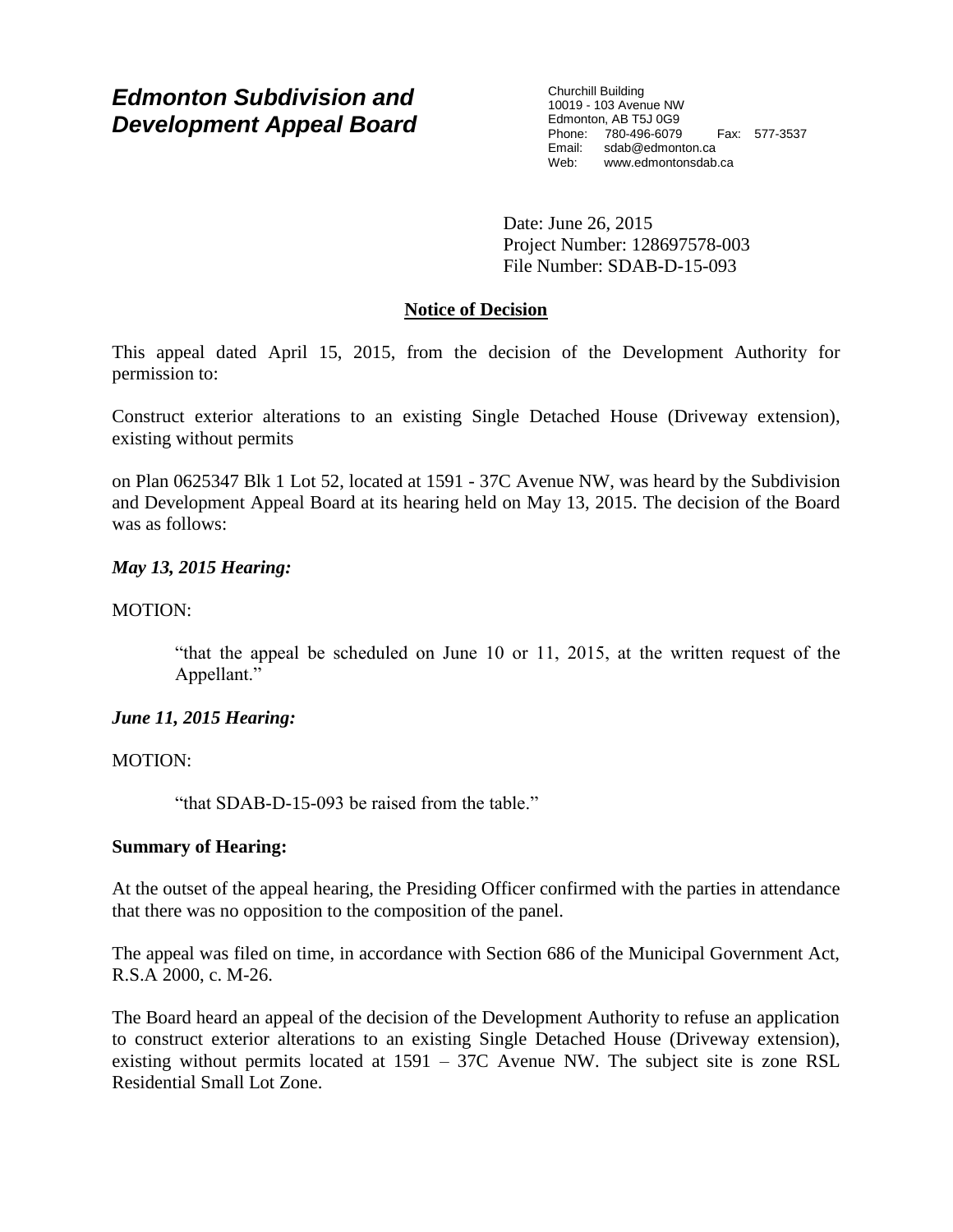The development permit was refused because the existing concrete extension does not lead to an overhead Garage door or Parking Area, exceeds the maximum allowable Driveway width; the Front Yard of this property is being used for parking and parking is not allowed on the Front Yard; the Front Yard should be landscaped; and a commercial vehicle is being parked on the Driveway extension.

Prior to the hearing the following information was provided to the Board, copies of which are on file:

- Documentation submitted with the Appeal on April 15, 2015.
- A written submission received from Sustainable Development on May 12, 2015; and
- An on-line response in opposition to the proposed development.

The Board heard from Mr. and Mrs. Brar, the Appellants, who was accompanied by Mr. Gill, who was interpreting for the Appellants. Mr. Gill made the following points:

- 1. The driveway extension was in existence when Mr. and Mrs. Brar purchased the property in 2010.
- 2. Mr. Brar's brother-in-law used to park a trailer and bobcat on the driveway extension; however, these are now being parked at another location.
- 3. Mr. Brar is employed by the City and operates large plows that cannot be parked on the driveway.
- 4. The concrete driveway extension is used as a play area for their children and to display potted plants and other landscaping features.
- 5. Mr. and Mrs. Brar own two vehicles that are parked in the garage or on the driveway that leads to the garage.
- 6. The driveway and driveway extension drains onto the street.
- 7. Mr. Gill reviewed photographs that were included with Mr. Brar's previous submission and additional photographs illustrating other properties in the area that have driveway extensions, marked Exhibit "A".
- 8. Some of the properties in the area have driveway extensions on both sides of the property; however, he did not know if the driveway extensions had permits.
- 9. One of the neighbouring driveway extensions was constructed with paving blocks and not concrete.
- 10. Mr. Gill provided the Board with a petition with 13 signatures from adjacent property owners in support of the proposed development, marked Exhibit "B".
- 11. One property owner did not sign the petition and there were several houses where they unable to contact the property owners.

In response to questions by the Board, Mr. Gill, provided the following information:

- 1. He confirmed that the landscaping features shown on the submitted plans were potted plants and shrubs.
- 2. He conceded that the subject site is at the end of a cul-de-sac and there is no rear access, which can lead to parking issues in the area.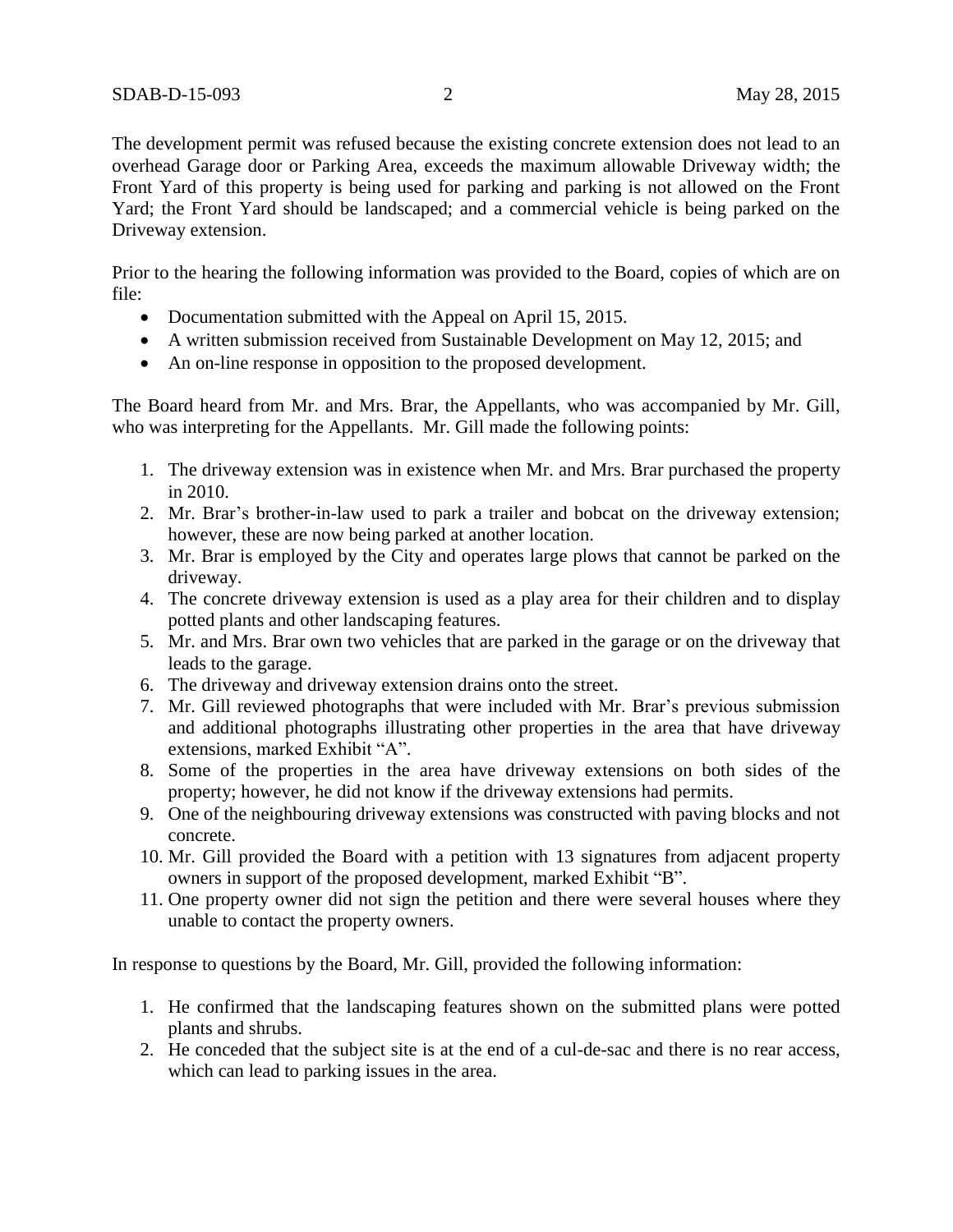- 3. Most of the residents park their vehicles on their driveway so there are not parking issues even in the winter when snow is piled in the middle of the cul-de-sac.
- 4. He confirmed that the concrete driveway extension was in existence when the property owners purchased the property.
- 5. He confirmed that the concrete driveway extends down the side yard to the rear yard.

The Board then heard from Mr. Xie, representing Sustainable Development, who made the following points:

- 1. He requested a landscaping plan and suggested that the Appellant construct a swale between the subject site and the property to the east.
- 2. He confirmed that the concrete driveway extends down the side yard to the rear yard.

In response to questions by the Board, Mr. Xie provided the following information:

- 1. He was asked if the driveway extension had a permit, would it be considered a legal nonconforming. He stated that it was possible; however, it was unclear if a permit was required at the time the driveway extension was constructed.
- 2. He conceded that monolithic concrete could be used for a walkway leading from the front to the rear yard; however, there is no definition in the *Edmonton Zoning bylaw* restricting the width of the walkway.
- 3. He believes that the principal dwelling was built prior to 2007 and when he reviewed past aerial Google imagery, it was not clear if the driveway extension existed prior to 2010.

In rebuttal, Mr. Gill made the following points:

- 1. The driveway extension is not being used for parking.
- 2. Mr. Brar assumed that the driveway extension had a permit when he purchased the property.
- 3. Mr. and Mrs. Brar do not wish to remove the driveway extension as there would be a financial hardship. They wished to place several plant pots on the driveway extension as an alternative.
- 4. The neighbouring property owners are in support of the proposed development.
- 5. He acknowledged that the immediately adjacent property owner to the east is a renter and he was unable to contact the neighbouring property west of the subject Site.

### **Decision:**

The appeal is ALLOWED and the decision of the Development Authority is REVOKED. The development is GRANTED as applied for to the Development Authority, subject to the following CONDITIONS:

1. A Landscape Plan must be submitted to the satisfaction of the Development Authority. The Landscape Plan shall mitigate the negative impact of the monolithic concrete.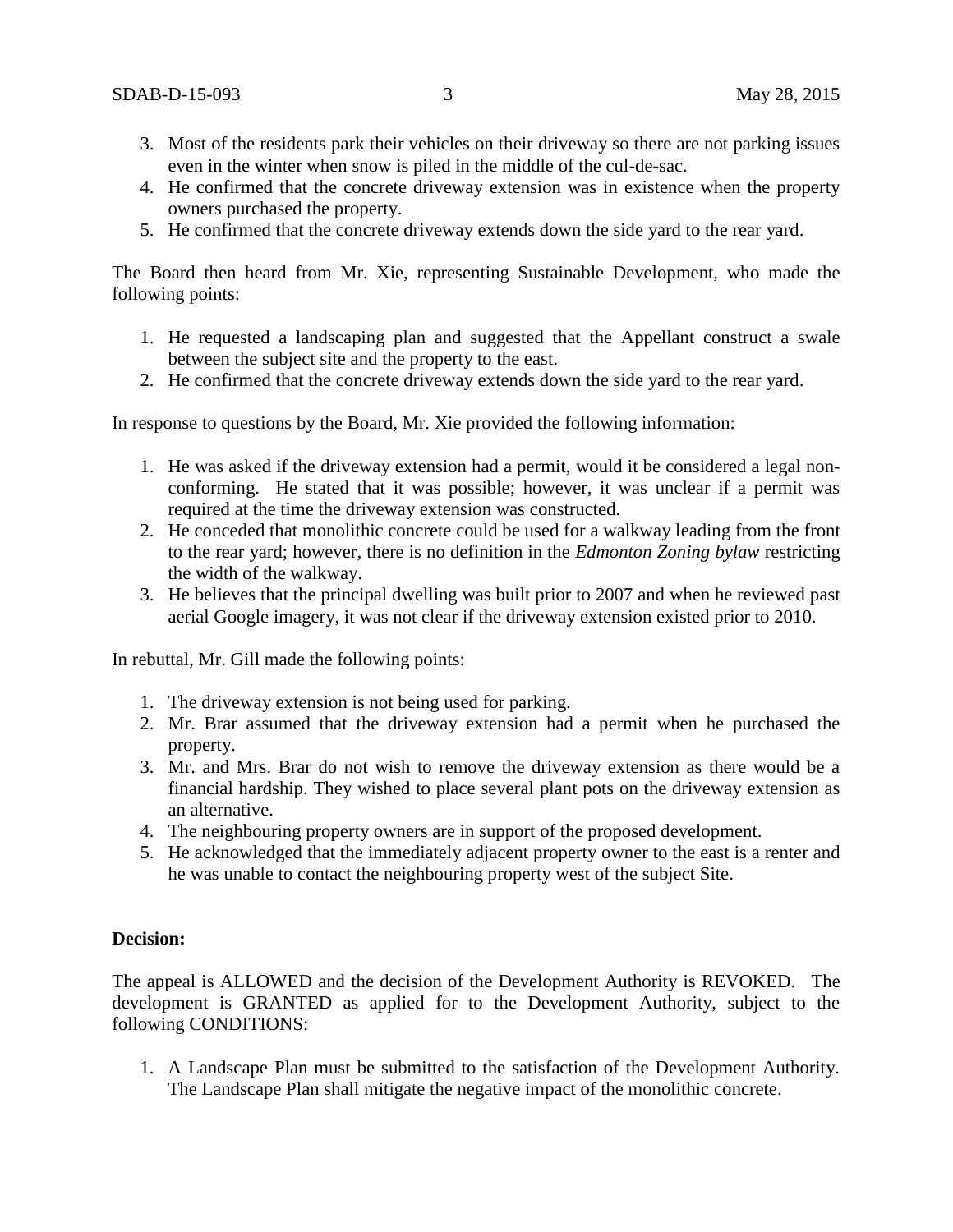This can be achieved by large concrete planters located in a fashion to prohibit parking within the required Front Yard. Concrete may be cut from the required landscaped yard area and side property lines to create landscaped buffer from adjacent properties, which allows for the installation of mature vegetation and for runoff drainage away from buildings and abutting properties. (Reference Section 55 of the *Edmonton Zoning Bylaw*).

- 2. Immediately upon completion of the landscape alterations, the site shall be cleared of all debris.
- 3. Absolutely no parking is allowed within the required Front Yards/Setbacks other than what was approved on the site plan for the original Development Permit #62720822-001(Reference Section 54.2 of the *Edmonton Zoning Bylaw*).

Notes:

An approved Development Permit means that the proposed development has been reviewed only against the provisions of the Edmonton Zoning Bylaw. It does not remove obligations to conform with other legislation, bylaws or land title instruments such as the Municipal Government Act, the ERCB Directive 079, the Edmonton Safety Codes Permit Bylaw or any caveats, covenants or easements that might be attached to the Site.

Lot grades must match the Engineered approved lot grading plans for the area. Contact Drainage Services at 780-496-5500 for lot grading inspection inquiries.

Advisement:

Drainage Services has stated there may be potential for drainage issues such as runoff (flooding) into the foundation and/or basement of the subject lot and runoff into the abutting lot.

In granting the development the following variances to the *Edmonton Zoning Bylaw* are allowed:

Pursuant to Section 54.1(4)(b), a 3.05 metres relaxation to the maximum width of a Driveway of 6.20 metres is granted.

Pursuant to Section 55.4(1), a relaxation of the (north) Side Yard to be landscaped with trees, shrubs, flower beds, grass, ground cover or suitable decorative materials is granted.

#### **Reasons for Decision:**

The Board finds the following:

- 1. The proposed development is Accessory to a Permitted Use in the RSL Residential Small Lot Zone.
- 2. The Board recognizes that the monolithic concrete is not appropriate landscaping materials and causes an unsightly appearance for neighbouring properties.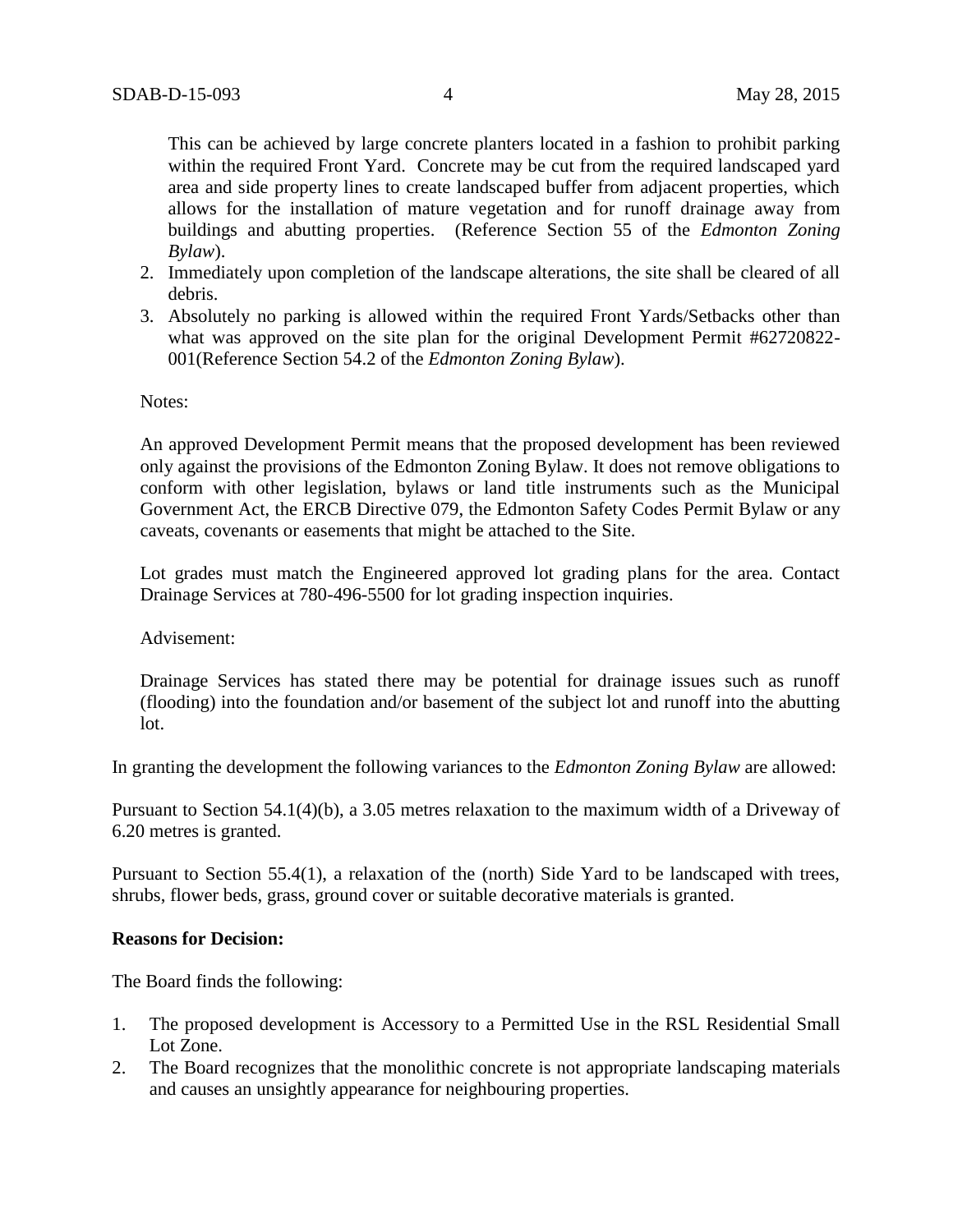Placement of appropriate planters could alleviate this situation. Also this would prevent parking on the concrete extension and the Board feels these conditions should mitigate concerns of neighbouring properties.

- 3. The Development Officer could not confirm when the Driveway extension was constructed. The Board notes a development permit may not have been required at the time of construction.
- 4. The Board further notes that a petition with 13 signatures from adjacent property owners in support of the proposed development was received.
- 5. The Board notes no letters were received in opposition of the proposed development and no one appeared in opposition of the proposed development.
- 6. Based on the above, it is the opinion of the Board, with the attached conditions, the proposed development will not unduly interfere with the amenities of the neighbourhood nor materially interfere with or affect the use, enjoyment or value of neighbouring parcels of land.

### **Important Information for Applicant/Appellant**

- 1. This is not a Building Permit. A Building Permit must be obtained separately from the Sustainable Development Department, located on the  $5<sup>th</sup>$  Floor, 10250 – 101 Street, Edmonton.
- 2. Obtaining a Development Permit does not relieve you from complying with:
	- a) the requirements of the *Edmonton Zoning Bylaw*, insofar as those requirements have not been relaxed or varied by a decision of the Subdivision and Development Appeal Board,
	- b) the requirements of the *Alberta Safety Codes Act*,
	- c) the *Alberta Regulation 204/207 – Safety Codes Act – Permit Regulation*,
	- d) the requirements of any other appropriate federal, provincial or municipal legislation,
	- e) the conditions of any caveat, covenant, easement or other instrument affecting a building or land.
- 3. When an application for a Development Permit has been approved by the Subdivision and Development Appeal Board, it shall not be valid unless and until any conditions of approval, save those of a continuing nature, have been fulfilled.
- 4. A Development Permit will expire in accordance to the provisions of Section 22 of the *Edmonton Zoning Bylaw, Bylaw 12800*, as amended.
- 5. This decision may be appealed to the Alberta Court of Appeal on a question of law or jurisdiction under Section 688 of the *Municipal Government Act*, R.S.A. 2000, c. M-26. If the Subdivision and Development Appeal Board is served with notice of an application for leave to appeal its decision, such notice shall operate to suspend the Development Permit.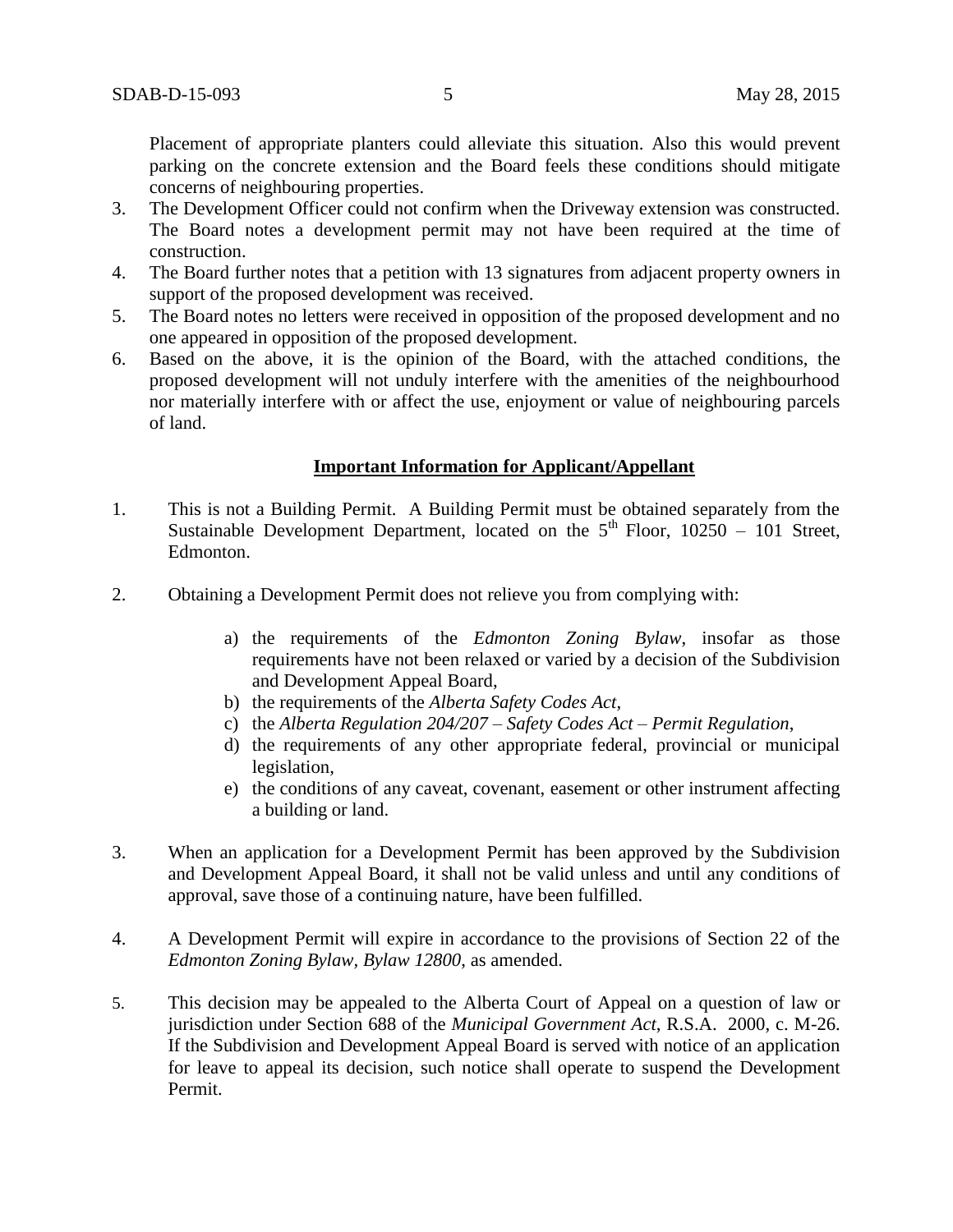6. When a decision on a Development Permit application has been rendered by the Subdivision and Development Appeal Board, the enforcement of that decision is carried out by the Sustainable Development Department, located on the 5th Floor, 10250 – 101 Street, Edmonton.

*NOTE: The City of Edmonton does not conduct independent environmental checks of land within the City. If you are concerned about the stability of this property for any purpose, you should conduct your own tests and reviews. The City of Edmonton, when issuing a development permit, makes no representations and offers no warranties as to the suitability of the property for any purpose or as to the presence or absence of any environmental contaminants on the property.*

> Mr. B. Gibson, Presiding Officer Subdivision and Development Appeal Board

CC: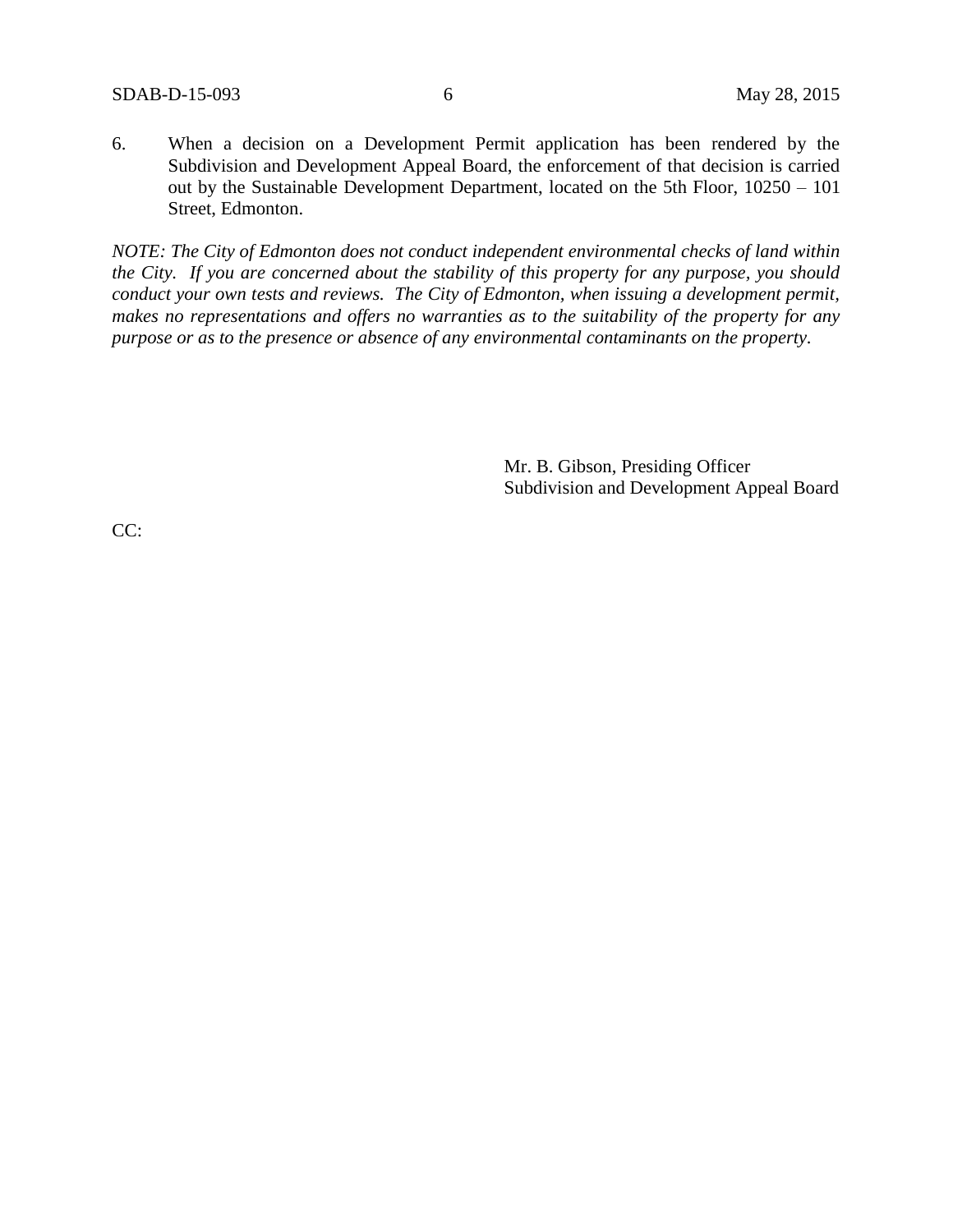# *Edmonton Subdivision and Development Appeal Board*

Churchill Building 10019 - 103 Avenue NW Edmonton, AB T5J 0G9 Phone: 780-496-6079 Fax: 577-3537 Email: sdab@edmonton.ca Web: www.edmontonsdab.ca

Date: June 26, 2015 Project Number: 169896618-001 File Number: SDAB-D-15-119

# **Notice of Decision**

This appeal dated May 19, 2015, from the decision of the Development Authority for permission to:

Construct a two Storey Accessory Building (Garage Suite on the upper floor, Garage on the main floor, 7.32m x 7.32m)

on Plan 9926029 Blk 12 Lot 50, located at 1460 - Grant Way NW, was heard by the Subdivision and Development Appeal Board at its hearing held on June 11, 2015. The decision of the Board was as follows:

## **Summary of Hearing:**

At the outset of the appeal hearing, the Presiding Officer confirmed with the parties in attendance that there was no opposition to the composition of the panel.

The appeal was filed on time, in accordance with Section 686 of the *Municipal Government Act*, R.S.A 2000, c. M-26.

The Board heard an appeal of the decision of the Development Authority to approve an application to construct a two Storey Accessory Building (Garage Suite on the upper floor, Garage on the main floor, 7.32m x 7.32m) located at 1460 Grant Way NW. The subject Site is zoned RPL Planned Lot Residential Zone.

The Development Permit was approved with conditions with a variance granted in the locational requirement and was subsequently appealed by an adjacent property owner.

Prior to the hearing the following information was provided to the Board, copies of which are on file:

- Documents submitted by the Appellant with the Appeal on May 19, 2015.
- Additional information submitted by the Appellant on June 4, 2015.
- Three on-line responses in opposition to the proposed development.
- Photos submitted by the Appellant on June 11, 2015
- Submission from the Respondent on June 11, 2015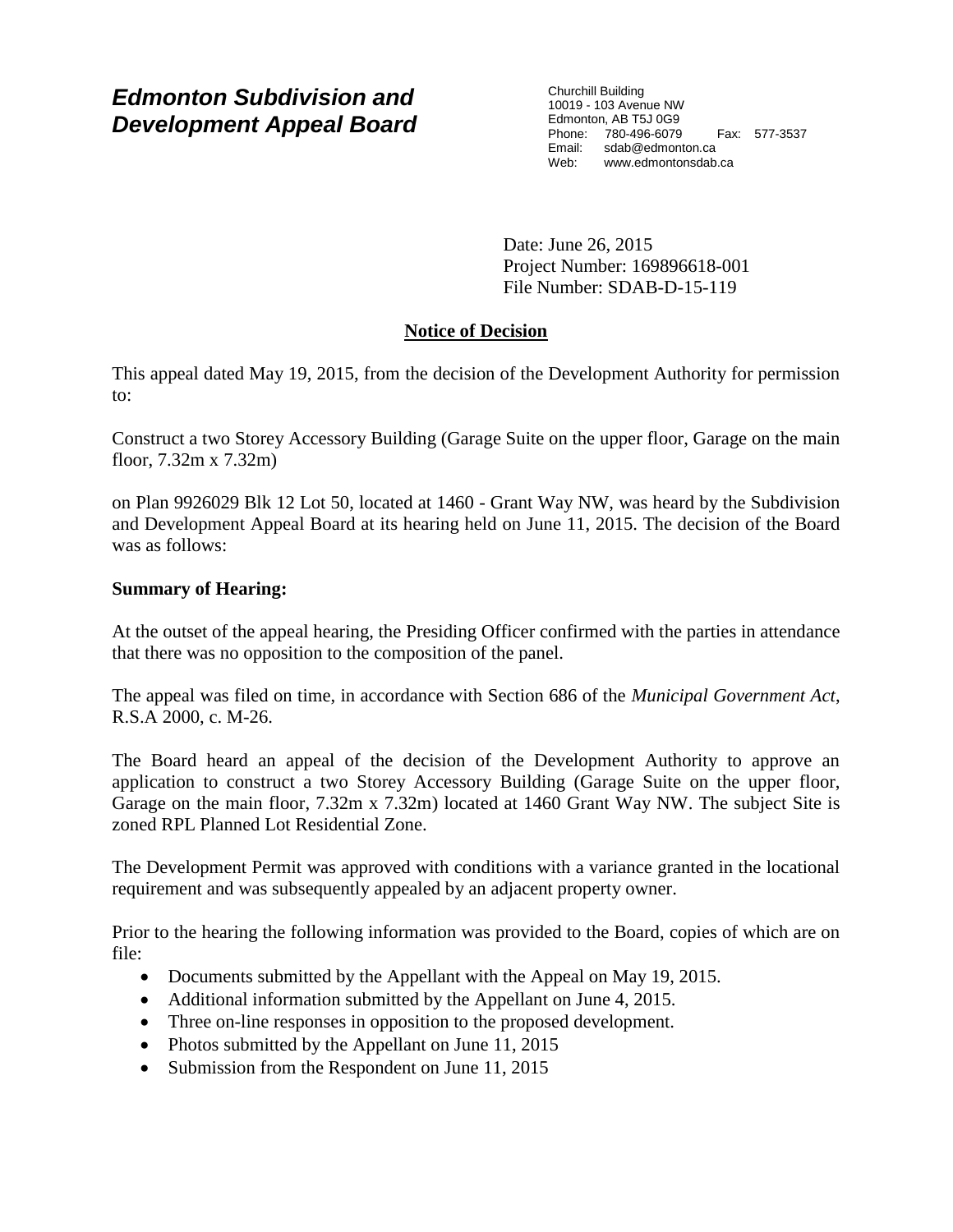The Board heard from Ms. Belliveau, the Appellant, who made the following points:

- 1. She submitted a written submission and referred to points of her submission.
- 2. She wants to protect her investment and her property.
- 3. She is opposed to the location of the garage suite as it does not meet the requirements of the *Edmonton Zoning Bylaw*.
- 4. She is concerned with the placement of the windows in the garage suite as they will impact her and her neighbour's privacy. There will be 8 windows on the second floor and five of them overlook her yard as shown in the photographs in TAB 3 of her submission.
- 5. The Floor Area for the garage suite exceeds 60 square metres due to the main floor workshop area, which could be used as additional living space.
- 6. The property owners have three large vehicles; two trucks and a minivan. In her opinion, there will not be enough parking spaces on the subject site to accommodate all of the vehicles.
- 7. She is concerned that there will not be enough parking spaces when snow is piled on the property.
- 8. The previously submitted photographs demonstrate how parking is an issue on the street and the rear lane.
- 9. The increase in parking for the garage suite will increase safety hazards due to an excess in traffic.
- 10. The Glastonbury Community League held a meeting and it was stated that new roads will be built nearby to accommodate an approved school development and spray park which will increase traffic volume, congestion, and parking in the future.
- 11. In her opinion the community consultation undertaken with the affected parties by the Respondent was inadequate.
- 12. The Grange Home Owner's Association (GHOA) in the Glastonbury neighbourhood indicated that they would support the proposed development if there was no opposition from neighbouring property owners.
- 13. She paid a premium amount for her lot and at the time assumed the City's bylaws would be upheld.
- 14. In her opinion, the proposed development will have a "fishbowl effect" on her property and decrease the value of her property. She purchased this property in order to avoid this effect.
- 15. She referenced TAB 1 of her submission, an email from a Realtor indicating that the Garage Suite will decrease the value of her property.
- 16. In TAB 2 of her submission, she provided the information she shared with the neighbouring property owners regarding the proposed development. She received responses from 31 percent of the neighbouring property owners in opposition to the proposed development.
- 17. She provided the Board with a petition with 18 signatures from 9 properties, in opposition to the proposed development.
- 18. She provided the Board with two letters from neighbouring property owners in opposition to the proposed development.
- 19. She would prefer if the Respondent developed a secondary suite in the basement of the principal dwelling rather than a garage suite.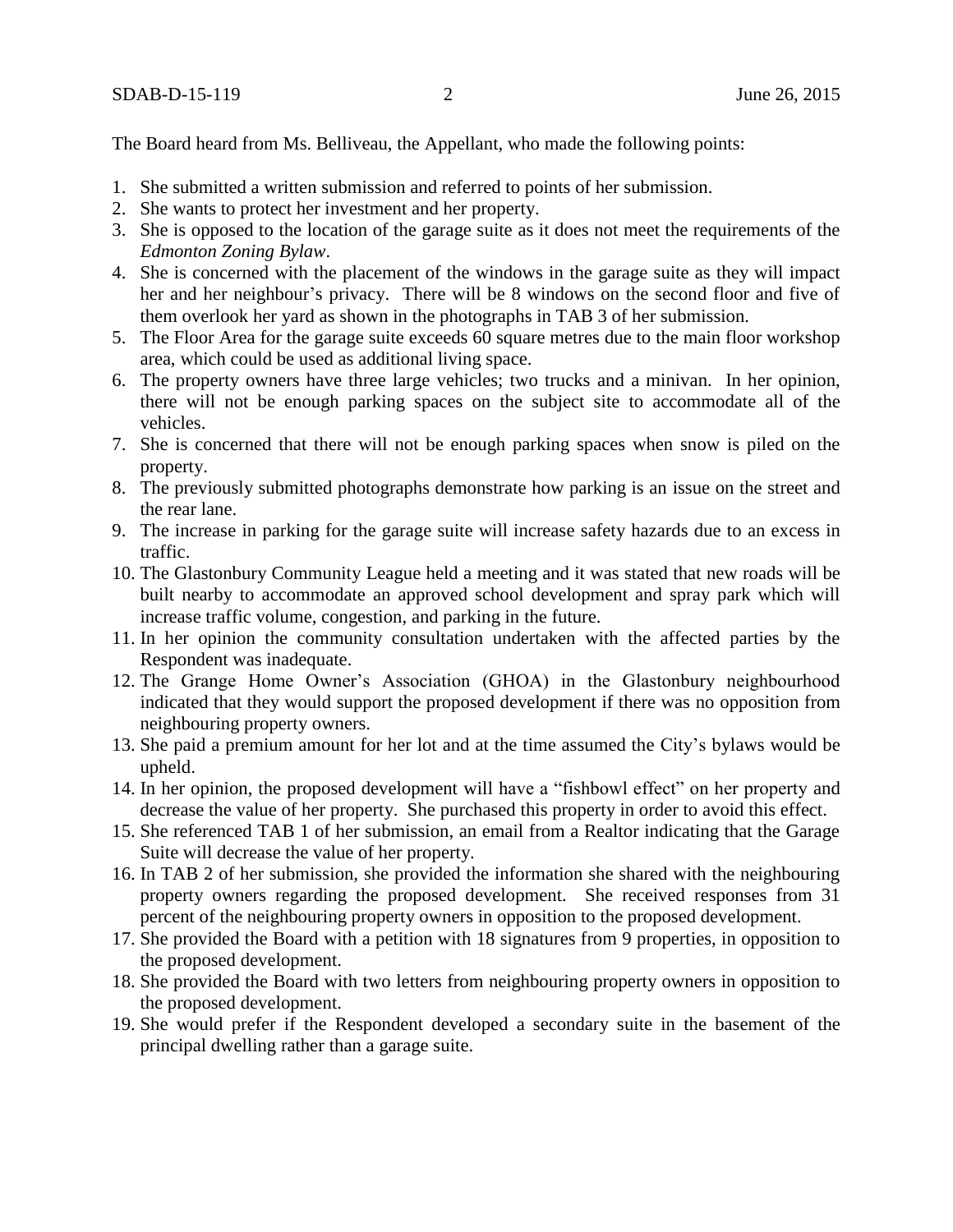In response to questions by the Board, Ms. Belliveau provided the following information:

1. She understood that the community consultation was not a requirement in the *Edmonton Zoning Bylaw*, but should be a common practice.

The Board then heard from Mr. Xie, representing Sustainable Development, who made the following points:

- 1. He reviewed his written submission with the Board.
- 2. He clarified that the living area of the garage suite is calculated by the floor area on the second floor not including the main floor which is used for parking (Section 87.3 of the Edmonton Zoning Bylaw).
- 3. The locational criteria was waived for the following reasons:
	- a. There will be no interference on neighbouring properties.
	- b. There is sufficient on-site parking.
	- c. The proposed development is typical of properties that have garages in the neighbourhood.
	- d. There is adequate separation space between adjacent properties.
	- e. There will not be a privacy impact on neighbouring properties due to the setback of the garage and a walking trail that separates the east and west neighbours.
- 4. There is a walking trail accessing Guardian Road, which is an arterial roadway close to the proposed development.
- 5. In his opinion, the proposed development meets the City's infill initiative of the RSL Planned Lot Residential Zone.
- 6. The proposed development is consistent with the Municipal Development Plan.

In response to questions by the Board, Mr. Xie provided the following information:

- 1. In his opinion, the separation distance from the neighbour to the west includes the walking trail, a rear lane, and a green space that has a separation distance of 24 metres between the property lines.
- 2. There is sufficient parking space and the property owner indicated that they could remove the existing fence along the rear lane to accommodate the extra parking space required for the proposed development.
- 3. He agreed that this is not a corner lot.
- 4. The workshop on the main floor is not part of the living area of the garage suite.
- 5. The definition of a garage suite includes cooking facilities, washroom facilities, and a sleeping area on the main floor. The workshop is not included in this description.
- 6. A door could be installed to separate the stairwell and the workshop area.
- 7. He provided the Board with a copy of the Certificate of Title releasing the Caveat marked Exhibit "A".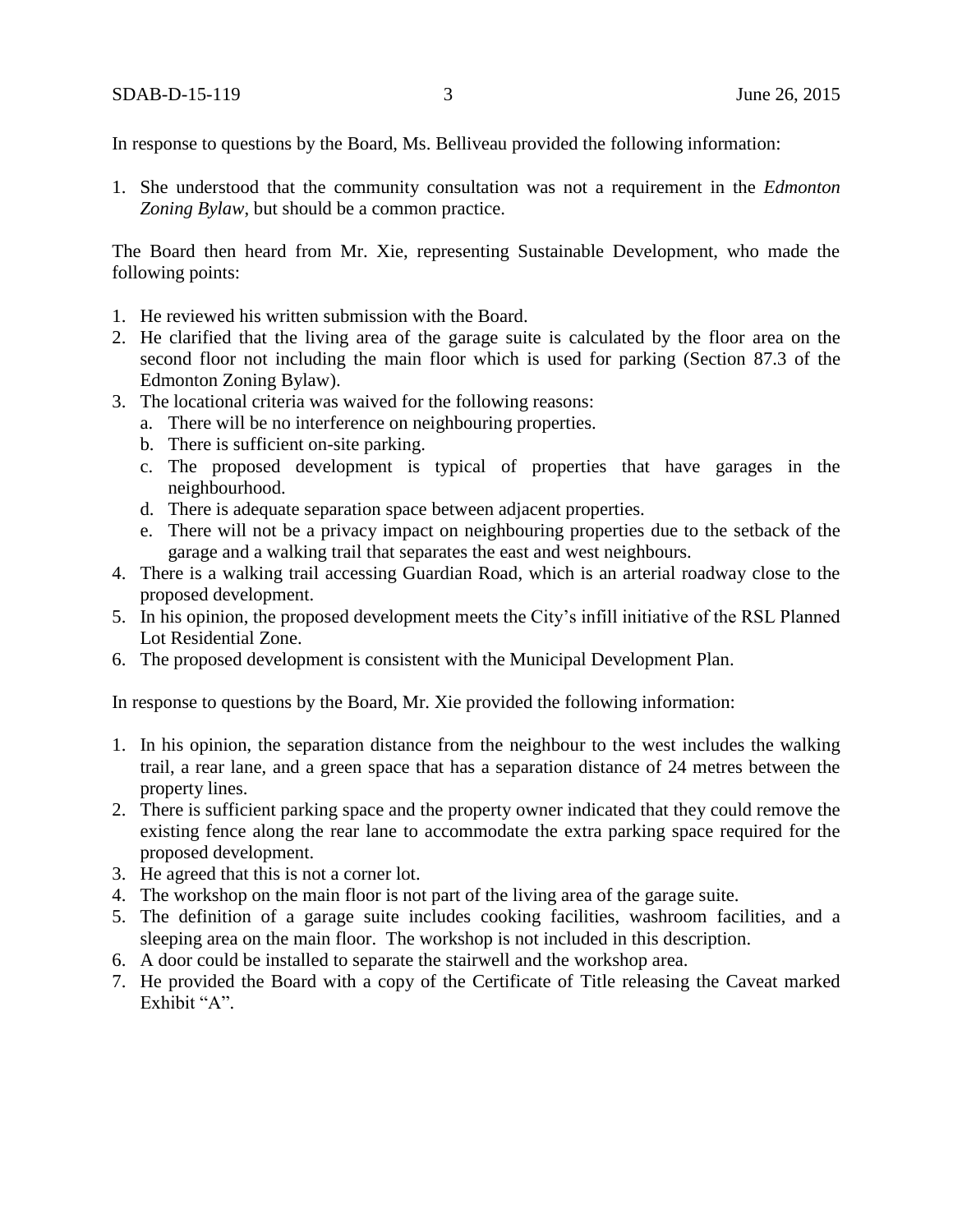The Board then heard from Mr. Warner, the Respondent, who made the following points:

- 1. He submitted a comprehensive overview of the proposed development and highlighted points of his submission.
- 2. The need for the garage suite is a social and financial win/win situation for the property owner and their extended elderly family.
- 3. There is no guarantee in the *Edmonton Zoning Bylaw* for privacy amongst neighbours.
- 4. The "fishbowl effect" referenced by the Appellant is prevalent in most residential neighbourhoods.
- 5. He contacted several neighbours prior to applying for a development permit and during community consultation regarding the proposed development and felt his community consultation was complete.
- 6. The proposed development will not negatively impact neighbouring property owners.

In response to questions by the Board, Mr. Warner provided the following information:

- 1. He clarified that the workshop on the main floor is not part of the living area.
- 2. There is one main door entrance to the garage, which leads to a staircase to the garage suite. There is also a door that separates the workshop area and the parking area of the garage.
- 3. One vehicle can be parked in the garage and two vehicles can park on the parking pad in front of the garage.
- 4. There will be no sun shadowing effect on neighbouring property owners.
- 5. Developing a secondary suite in the basement of the principal dwelling is not an option.

The Board then heard Ms. Goerz, a neighbouring property owner, who made the following points

- 1. She is in support of the proposed development.
- 2. She submitted photographs of the neighbourhood, marked Exhibit "B".
- 3. She can see the neighbourhood west of her property and the neighbour's backyard as her property is on higher land.
- 4. In her opinion, the proposed development will make the property more secure and private.
- 5. The Respondent was informative and willing to consult with her regarding the proposed development.
- 6. She spoke to a realtor regarding the proposed development who indicated that, in her opinion, the proposed development will increase her property value due to the increase in privacy and security on her property.
- 7. In her opinion, the public walkway located rear of her property provides an opportunity for crime to take place in the area.
- 8. The proposed garage suite will allow for the resident to have a watchful eye on activities taking place in the area, which will increase security of the area.
- 9. She referenced the Appellant's photographs illustrating the parking in the area and stated that all of the neighbour's have adequate parking in their garages but choose to park on the street.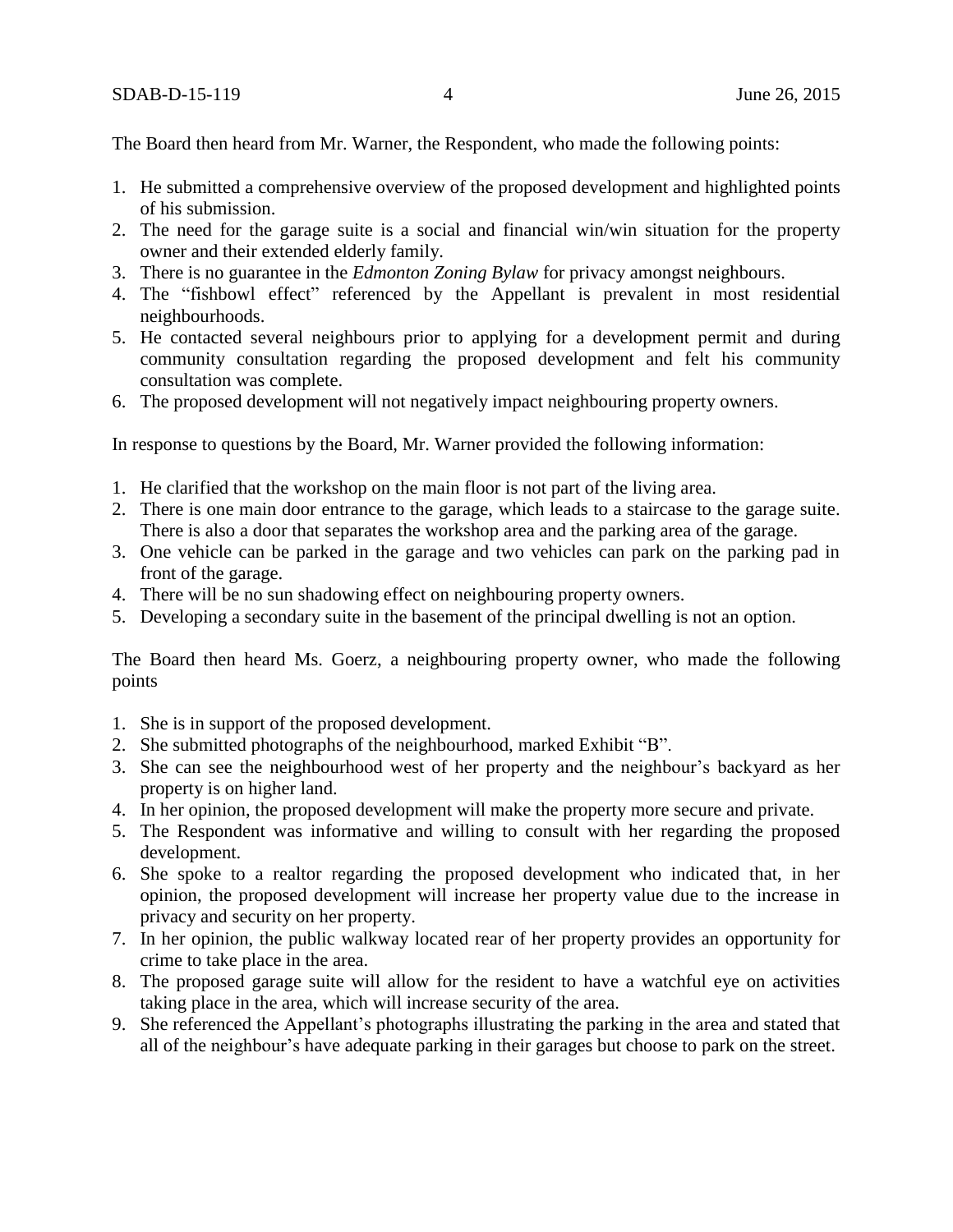In rebuttal Ms. Belliveau made the following points:

- 1. With regard to security, she stated that the Edmonton Police Services recommended property owners to reduce fence height and roof lines which would increase security.
- 2. The Glastonbury Home Owner's Association is not responsible for overseeing her property.
- 3. She reiterated that the proposed development will negatively impact her privacy when she is home.
- 4. She cannot see the public walkway form her back yard.

#### **Decision:**

The appeal is DENIED and the decision of the Development Authority is CONFIRMED. The development is GRANTED as approved by the Development Authority, subject to the following CONDITIONS:

- 1. This Development Permit authorizes the development of a two Storey Accessory Building (Garage Suite on the upper floor, garage on the main floor, 7.32m x 7.32m).
- 2. The development shall be constructed in accordance with the stamped, redlined, and approved drawings.
- 3. As far as reasonably practicable, the design and use of exterior finishing materials used shall be similar to, or better than, the standard of surrounding development. Immediately upon completion of the Accessory Building, the site shall be cleared of all debris.
- 4. The Height of the Garage containing a Garage Suite (above Grade) shall not exceed 6.5m in accordance with the height definition of Section 6.1(49) of the Edmonton Zoning Bylaw 12800 (Reference Section 87.2).
- 5. Eave projections shall not exceed 0.60m into required yards or Separations spaces 1.2m or greater. (Reference Section 44.1(a)).
- 6. All roof drainage shall be directed away from buildings and to a public roadway, including a Lane, or to a drainage work.
- 7. There shall be privacy screening feature(s) on the windows to obscure views into the abutting lot to the northeast.
- 8. Only one of a Secondary Suite, Garage Suite or Garden Suite may be developed in conjunction with a principal Dwelling (Reference Section 87.11).
- 9. A Garage Suite or Garden Suite shall not be allowed within the same Site containing a Group Home or Limited Group Home, or a Major Home Based Business and an associated principal Dwelling, unless the Garage Suite or Garden Suite is an integral part of a Bed and Breakfast Operation in the case of a Major Home Based Business (Reference Section 87.13).
- 10. Notwithstanding the definition of Household within this Bylaw, the number of unrelated persons occupying a Garage Suite or Garden Suite shall not exceed three (Reference Section 87.12).
- 11. Garage Suites and Garden Suites shall not be included in the calculation of densities in this Bylaw (Reference Section 87.16).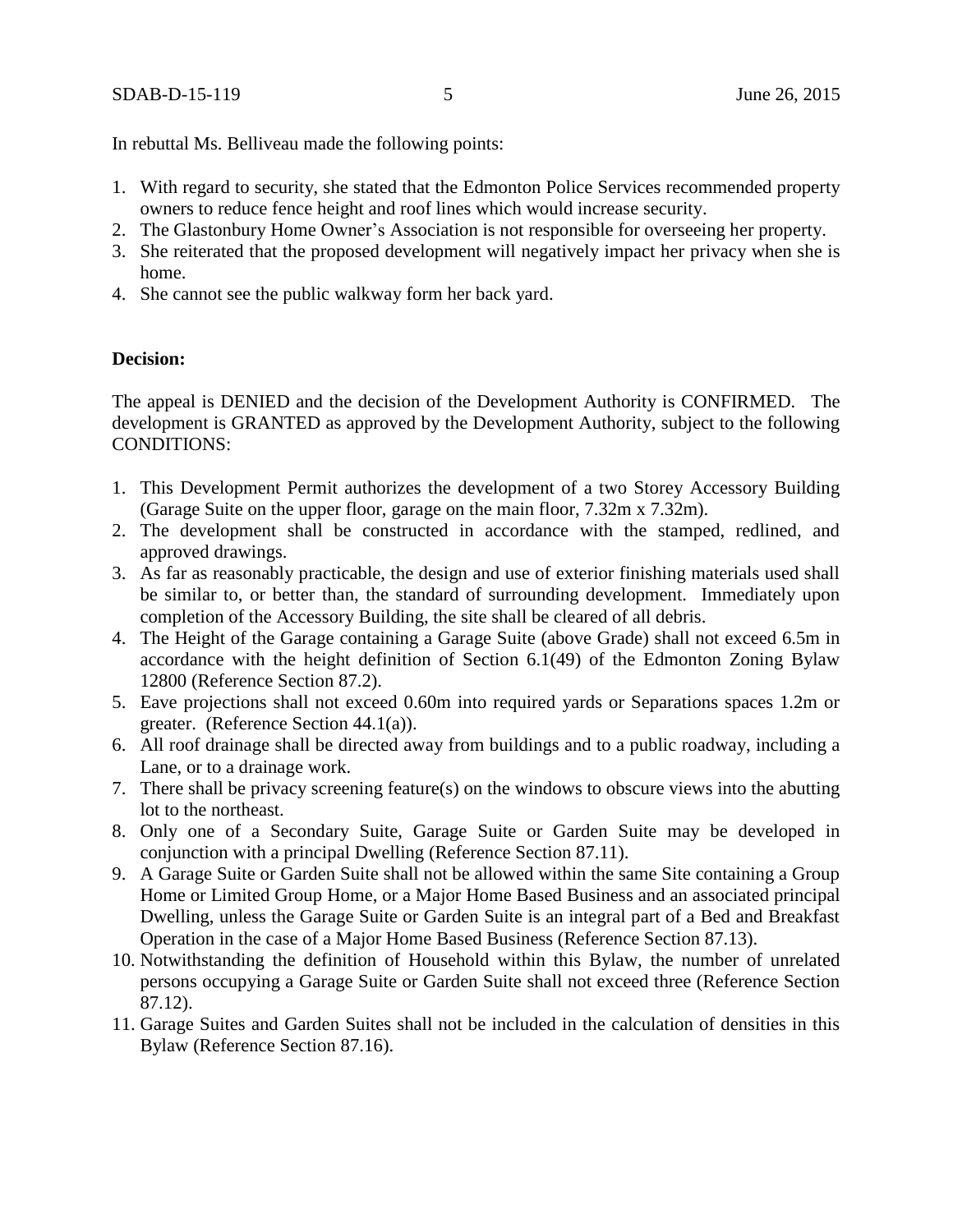12. One parking space per 2 Sleeping Units shall be provided in addition to the parking requirements for the primary Dwelling. Tandem Parking is allowed for Secondary Suites and Garage Suites. (Reference Section 54.2(2))

Proposed sleeping units: 1 Required additional parking spaces: 1

- 13. The portion of the fence that runs perpendicular to the Lane at the rear of the Site, shall be removed, to accommodate one of the required parking spaces on the Driveway.
- 14. For an on-site driveway in any Residential Zone, the area required to be hardsurfaced may be constructed on the basis of separated tire tracks, with natural soil, grass, or gravel between the tracks, but shall be constructed so that the tires of a parked or oncoming vehicle will normally remain upon the hard surface. (Reference Section 54.6.2(b)).
- 15. Except for the hardsurfacing of driveways and/or parking areas approved on the site plan for this application, the remainder of the site shall be landscaped in accordance with the regulations set out in Section 55 of the Zoning Bylaw.
- 16. One deciduous tree, one coniferous tree, and four shrubs shall be required in accordance with Section 130.4(15). The location, size, and species of landscaping shall comply with Section 55 of the Edmonton Zoning Bylaw 12800.
- 17. A minimum private yard area of 45 m2 per Dwelling shall be designated on the Site Plan for the active or passive recreation use of the occupants. Neither the width nor length of such a yard shall be less than 4.0 m. This minimum private yard may be located within a required Yard, other than a Front Yard. This yard shall be permanently retained as open space, unencumbered by an Accessory Building or future additions. (Reference Section 130.4(8)).
- 18. All yards, visible from a public roadway other than a lane, shall be seeded or sodded within eighteen (18) consecutive months of the issuance of an Occupancy Certificate for the development. Alternative forms of landscaping may be substituted for seeding or sodding as specified in Section 55.2(4)(b).

#### Notes:

An approved Development Permit means that the proposed development has been reviewed only against the provisions of the Edmonton Zoning Bylaw. It does not remove obligations to conform with other legislation, bylaws or land title instruments such as the Municipal Government Act, the ERCB Directive 079, the Edmonton Safety Codes Permit Bylaw or any caveats, covenants or easements that might be attached to the Site. (Reference Section 5.2)

Dwelling means a self-contained unit comprised of one or more rooms accommodating sitting, sleeping, sanitary facilities, and a principal kitchen for food preparation, cooking, and serving. A Dwelling is used permanently or semi-permanently as a residence for a single Household.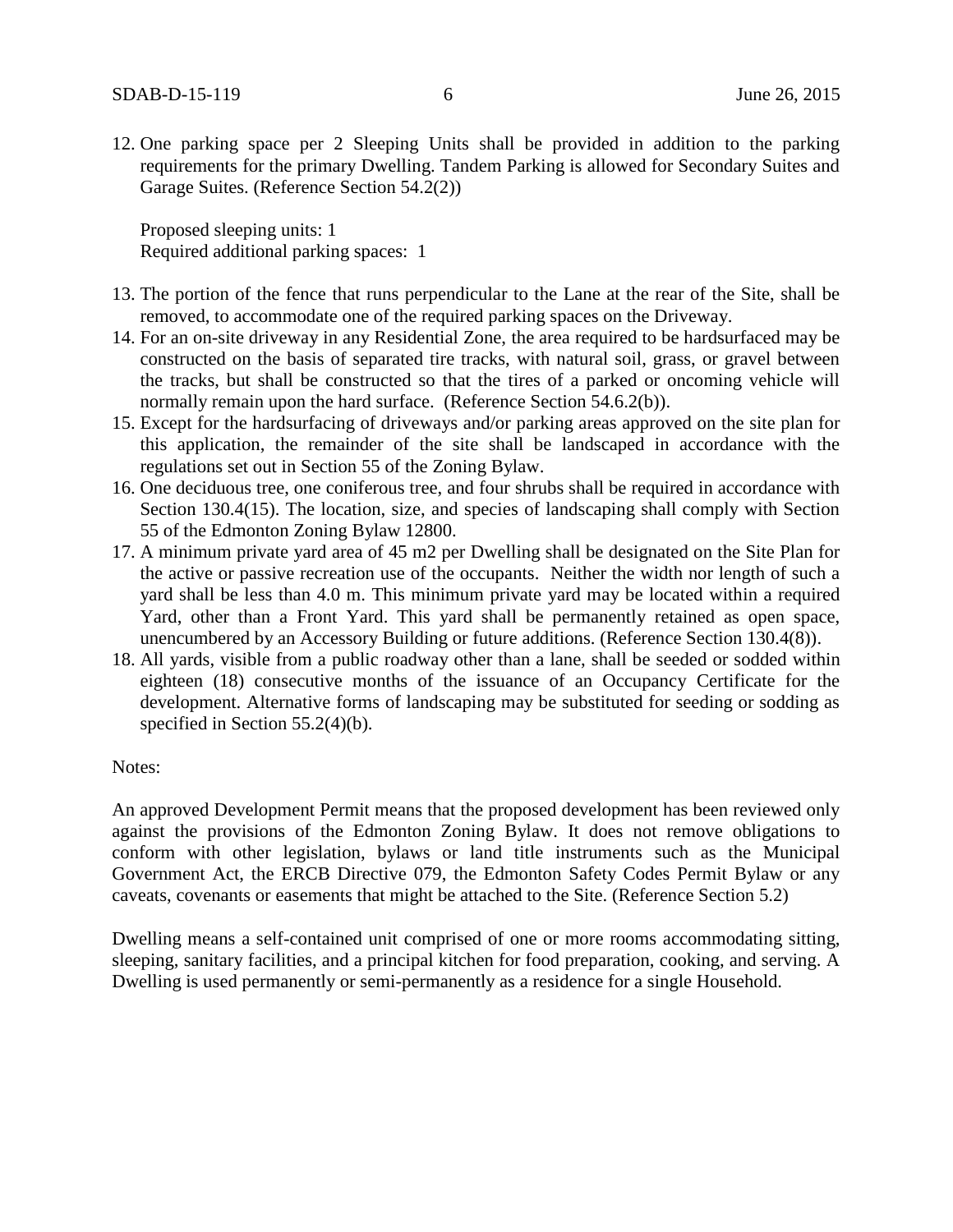Household means: one or more persons related by blood, adoption, foster care, marriage relationship; or a maximum of three unrelated persons; all living together as a single social and economic housekeeping group and using cooking facilities shared in common. For the purposes of this definition, two people living together in an adult interdependence relationship shall be deemed to be in a marriage relationship and each of the relatives of the parties to an adult interdependence relationship shall be considered to be related to the partners and to the other relatives thereof. One domestic worker or one boarder may be deemed the equivalent of a blood relative.

Lot grades must match the Engineered approved lot grading plans for the area. Contact Drainage Services at 780-496-5500 for lot grading inspection inquiries.

The applicant is advised to research the Land Title for this property and to be aware of any restrictions in any Restrictive Covenants registered against the legal title. This approval does not imply consent for any structure that does not meet the requirements of the Restrictive Covenant.

#### **Variance:**

Class B Discretionary Development: Garage Suite is a Discretionary Use in the RPL Zone. (Reference Section 130.3(2))

Section 130.4(18) relaxed - Garage Suites and Garden Suites shall comply with Section 87 of this Bylaw, and may be located:

- a. on corner Lots;
- b. on Lots facing a service road;
- c. on Lots backing onto a Lane adjacent to an arterial road that is separated from the Lane by a landscaped boulevard; or
- d. on Lots where a Side or Rear Lot Line abuts a Site in a Row Housing, Apartment, or Community Services Zone, or any Site in a Zone where Public Parks are a Permitted Use, or is not separated from these Sites by a public roadway more than 10.0 m wide.

#### **Reasons for Decision:**

The Board finds the following:

- 1. The proposed development is a Discretionary Use in the RPL Planned Lot Residential Zone.
- 2. The Board finds that the purpose of the locational requirement for a Garage Suite is to ensure no unnecessary intrusion of privacy on adjacent properties.
- 3. The Board is satisfied this purpose is accomplished and waives the locational criteria for the following reasons:
	- a. Based on the evidence submitted by the Development Authority, there is a 24 metres separation distance between the Rear Property Line of the subject property and the houses west of the Public Utility Lot. As a result, the Board finds there will be minimal impact on privacy.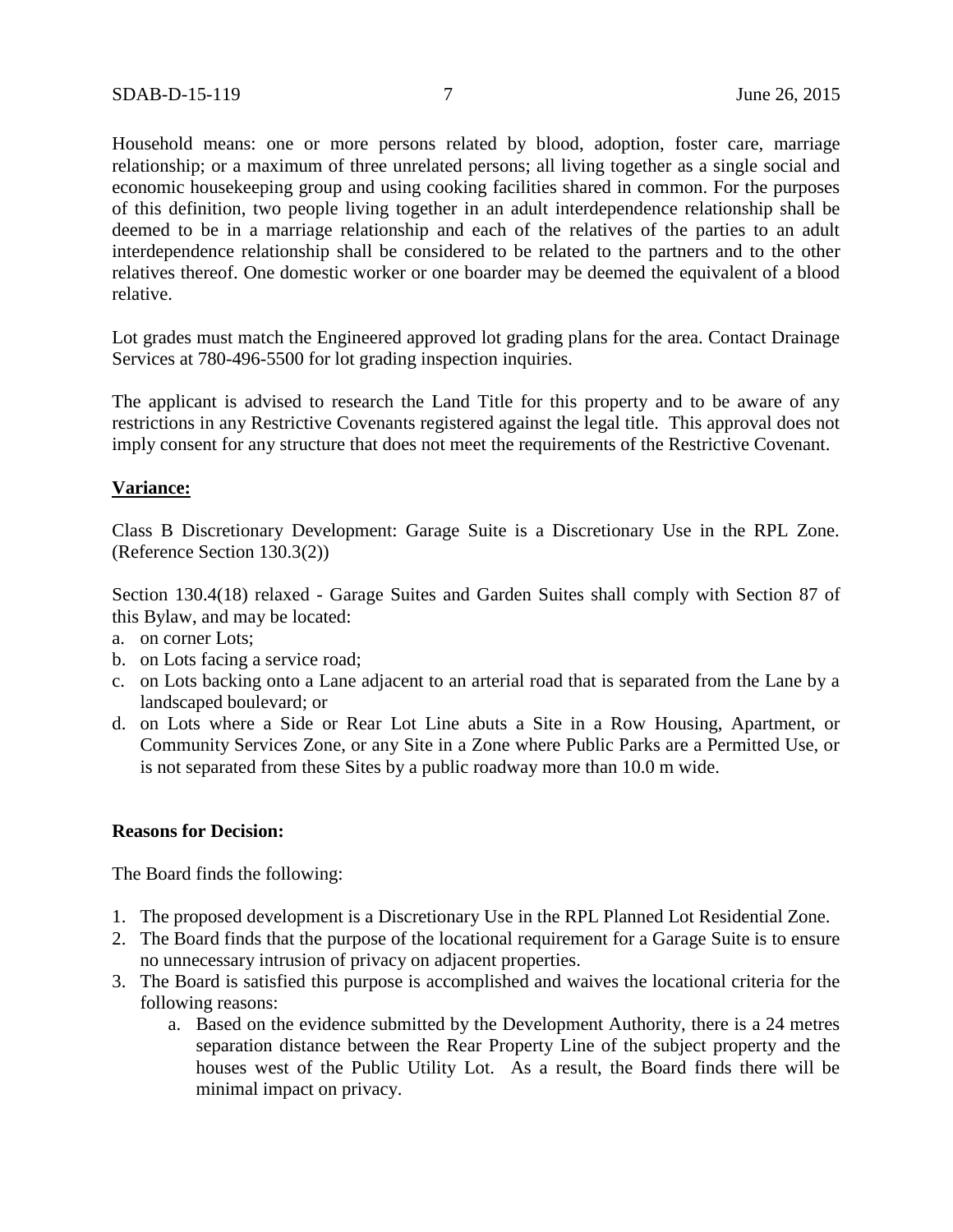- b. The principal residence and many homes to the south on Grant Way are two-Storeys and have second floor windows facing west that are approximately as close to the homes on Goodridge Crescent as the proposed Garage Suite.
- c. The Board notes although the proposed development does not meet the location criteria for a Garage Suite, the proposed development is:
	- i. east of a wide Public Utility Lot which serves as a public walkway that will mitigate privacy impact on adjacent lots;
	- ii. located on a lot where the Rear Lot Line abuts a Site where public park is allowed as a Discretionary Use; and
	- iii. located in close proximity to an arterial road with bus routes, shopping centers, and public parks nearby;
- d. The proposed development meets the requirements of on-site parking spaces and will not create a negative impact to on-street parking.
- e. The proposed development does not impact the built form and streetscape of the blockface.
- f. The proposed development will not create an impact on the outdoor amenity space.
- g. The immediate neighbour to the east of the subject Site is in support of the proposed development and agrees the separation space is sufficient to mitigate their concerns.
- 4. Based on the above, it is the opinion of the Board, that the proposed development will not unduly interfere with the amenities of the neighbourhood nor materially interfere with or affect the use, enjoyment or value of neighbouring parcels of land.

### **Important Information for Applicant/Appellant**

- 1. This is not a Building Permit. A Building Permit must be obtained separately from the Sustainable Development Department, located on the  $5<sup>th</sup>$  Floor, 10250 – 101 Street, Edmonton.
- 2. Obtaining a Development Permit does not relieve you from complying with:
	- a) the requirements of the *Edmonton Zoning Bylaw*, insofar as those requirements have not been relaxed or varied by a decision of the Subdivision and Development Appeal Board,
	- b) the requirements of the *Alberta Safety Codes Act*,
	- c) the *Alberta Regulation 204/207 – Safety Codes Act – Permit Regulation*,
	- d) the requirements of any other appropriate federal, provincial or municipal legislation,
	- e) the conditions of any caveat, covenant, easement or other instrument affecting a building or land.
- 3. When an application for a Development Permit has been approved by the Subdivision and Development Appeal Board, it shall not be valid unless and until any conditions of approval, save those of a continuing nature, have been fulfilled.